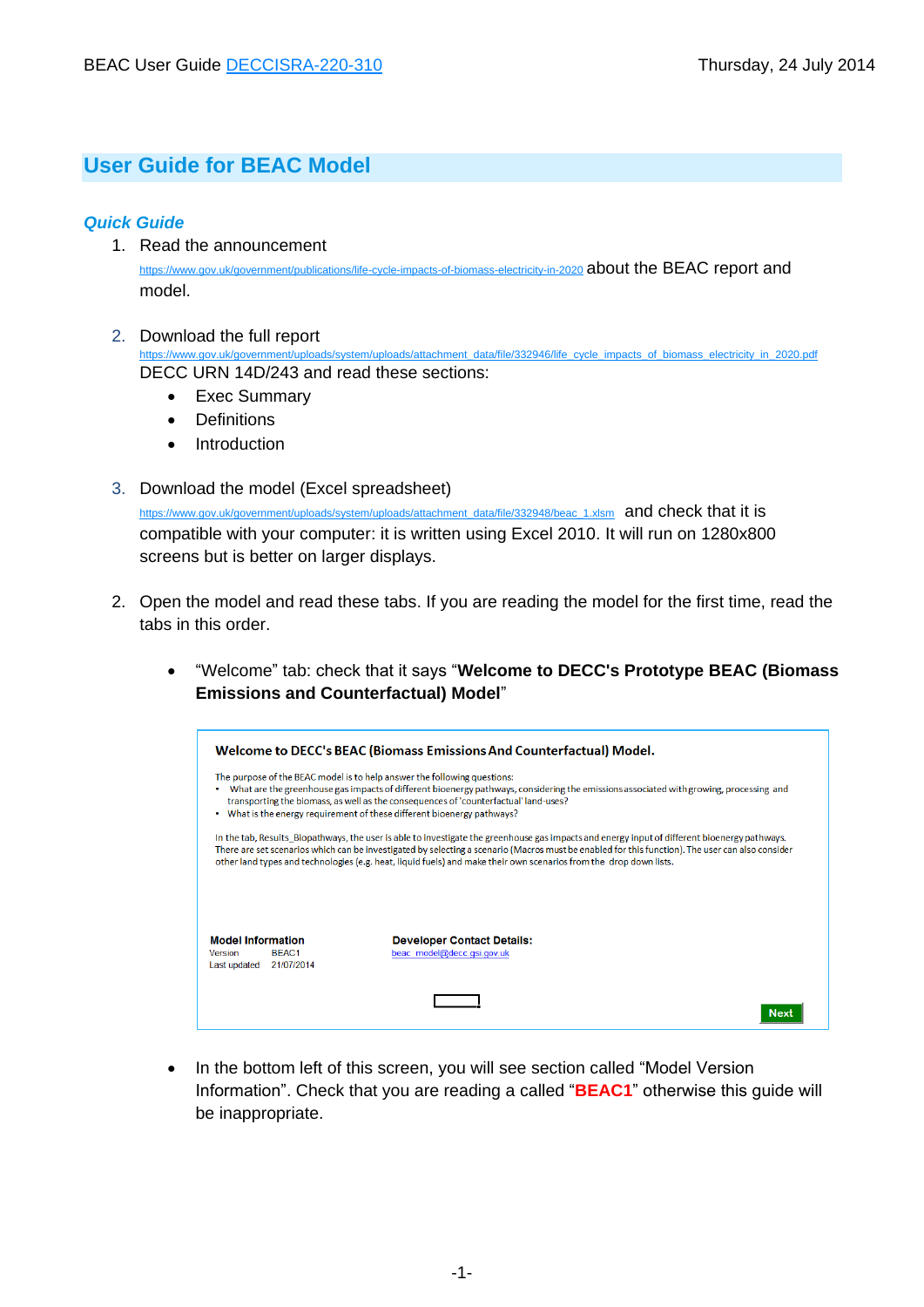- Then click the green Next button (bottom right of the screen) to advance through these tabs and read them as you go:
	- "Legend"

| <b>Name</b>                      | Colour                                     | <b>Colour Description/Purpose</b>                                                                                                                                 |  |
|----------------------------------|--------------------------------------------|-------------------------------------------------------------------------------------------------------------------------------------------------------------------|--|
| Input data                       | Input data                                 | Cells containing input data from external sources.                                                                                                                |  |
| Calculations                     | <b>Calculations</b>                        | Cells containing formulae/calculations.                                                                                                                           |  |
| User inputs                      | Parameters                                 | Cells containing parameters (e.g. user defined values for<br>setting up scenarios)                                                                                |  |
| Reference Tables                 | <b>Reference Tables</b>                    | Cells containing reference tables (e.g. lists for data<br>validation, lookup tables for non-data related conversions<br>such as January -> 1, February -> 2 etc). |  |
| Data selected from Lookup Tables | Data selected from Lookup<br><b>Tables</b> | Cells containing model data which has been retrived from<br>lookup tables                                                                                         |  |
| Ouput                            | Output                                     | Model Outputs and key data                                                                                                                                        |  |

÷.

- "Model Structure"
- Then use the standard Excel arrow buttons along the bottom of the screen:

|       |    |  | $H \leftarrow H$ M Welcome <b>Legend</b> Model Structure |
|-------|----|--|----------------------------------------------------------|
| Ready | ۲Ŧ |  |                                                          |

to open the "Copyright" tab (extreme tab to the right): read this.

| 1              | Copyright                                                                                                                                                     |           |  |
|----------------|---------------------------------------------------------------------------------------------------------------------------------------------------------------|-----------|--|
| $\overline{2}$ |                                                                                                                                                               |           |  |
| 3              | This model is Crown Copyright @ 2013 UK Government, Department of Energy and Climate Change                                                                   |           |  |
| 4              | Contact beac model@decc.gsi.gov.uk                                                                                                                            |           |  |
| 5              |                                                                                                                                                               |           |  |
| 6              | <b>Open Government License for Public Sector Information</b>                                                                                                  |           |  |
|                | You are encouraged to use and re-use the Information that is available under this licence freely and flexibly, with only a few                                |           |  |
| 7              | conditions.                                                                                                                                                   |           |  |
| 8              |                                                                                                                                                               |           |  |
| 9              | <b>Using Information under this licence</b>                                                                                                                   |           |  |
|                | Use of copyright and database right material expressly made available under this licence (the 'Information') indicates your                                   |           |  |
| 10             | acceptance of the terms and conditions below.                                                                                                                 |           |  |
| 11             |                                                                                                                                                               |           |  |
|                | The Licensor grants you a worldwide, royalty-free, perpetual, non-exclusive licence to use the Information subject to the                                     |           |  |
| 12             | conditions below.                                                                                                                                             |           |  |
| 13             |                                                                                                                                                               |           |  |
|                | This licence does not affect vour freedom under fair dealing or fair use or any other copyright or database right exceptions and<br>14 limitations.           |           |  |
| 15             |                                                                                                                                                               |           |  |
| 16             | You are free to:                                                                                                                                              |           |  |
| 17             | copy, publish, distribute and transmit the Information;                                                                                                       |           |  |
| 18             | adapt the Information:                                                                                                                                        |           |  |
|                | exploit the Information commercially and non-commercially for example, by combining it with other Information, or by including                                |           |  |
| 19             | it in your own product or application.                                                                                                                        |           |  |
| 20             |                                                                                                                                                               |           |  |
| 21             | You must, where you do any of the above:                                                                                                                      |           |  |
| 22             |                                                                                                                                                               |           |  |
|                | acknowledge the source of the Information by including any attribution statement specified by the Information Provider(s) and,                                |           |  |
| 23<br>24       | where possible, provide a link to this licence;                                                                                                               |           |  |
|                | If the Information Provider does not provide a specific attribution statement, or if you are using Information from several                                   |           |  |
| 25             | Information Providers and multiple attributions are not practical in vour product or application, vou may use the following:                                  |           |  |
| 26             |                                                                                                                                                               |           |  |
| 27             | "Contains public sector information licensed under the Open Government Licence v2.0."                                                                         |           |  |
| 28             |                                                                                                                                                               |           |  |
|                | These are important conditions of this licence and if you fail to comply with them the rights granted to you under this licence, or                           |           |  |
|                | 29 any similar licence granted by the Licensor, will end automatically.                                                                                       |           |  |
| 30             |                                                                                                                                                               |           |  |
|                | 31 Exemptions                                                                                                                                                 |           |  |
|                | 32 This licence does not cover:                                                                                                                               |           |  |
| 33             | personal data in the Information:<br>information that has neither been published nor disclosed under information access legislation (including the Freedom of |           |  |
| 34             | Information Acts for the UK and Scotland) by or with the consent of the Information Provider:                                                                 |           |  |
|                | departmental or public sector organisation logos, crests and the Roval Arms except where they form an integral part of a                                      |           |  |
| 35             | document or dataset:                                                                                                                                          |           |  |
| 36             | military insignia;                                                                                                                                            |           |  |
| 37             | third party rights the Information Provider is not authorised to license;                                                                                     |           |  |
| 38             | other intellectual property rights, including patents, trade marks, and design rights; and                                                                    |           |  |
| 39             | identity documents such as the British Passport                                                                                                               |           |  |
| 40             |                                                                                                                                                               |           |  |
|                | <b>44 Non-andernament</b><br>Wood Product Data<br>LCA data<br>Reference Data<br>References<br>$M \rightarrow N$<br>Constants<br>Conversions<br><b>Regress</b> | Copyright |  |
|                |                                                                                                                                                               |           |  |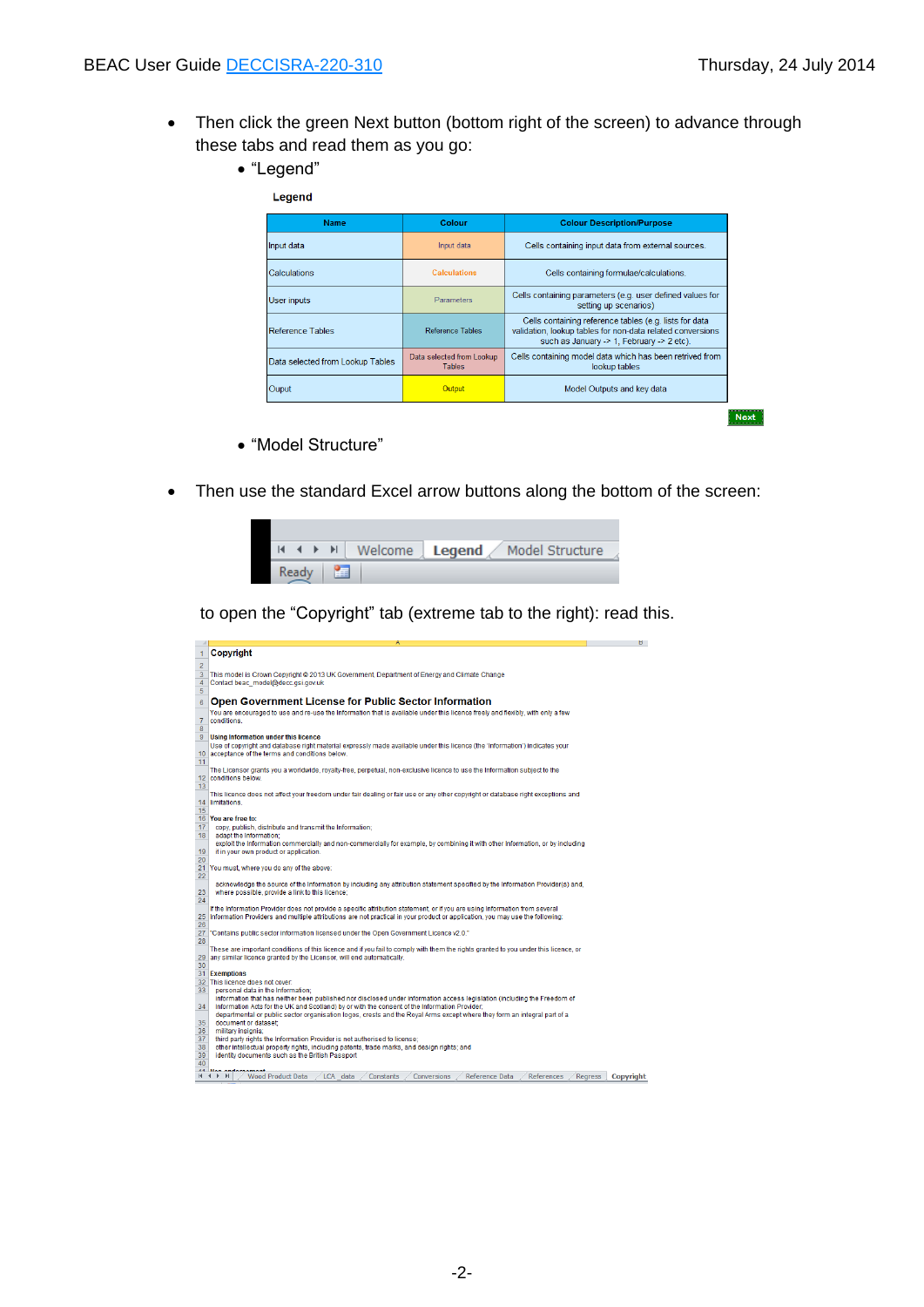Now scroll back towards the left-most tabs and open the "Calculations" tab. This shows a diagram of how the scenario and the counterfactual are calculated and compared. Below the diagram are the calculations themselves. Do not bother with these yet.



- Then open the "Results\_Biopathways" tab.
- Press the "Select Scenario" button at the top left of the screen.
- This will open up a popup menu:

| Select Scenario and Country/Region<br>$\sim$                                                                                                                                                                                   |  |
|--------------------------------------------------------------------------------------------------------------------------------------------------------------------------------------------------------------------------------|--|
|                                                                                                                                                                                                                                |  |
| Scenario 1 : Electricity from pellets produced from saw mill residues in South USA. No drying, cfl = burn as a waste.                                                                                                          |  |
| Scenario 2 : Electricity from pellets produced from saw mill residues in South USA. Dry from 25 to 10 wt% moisture, cfl = burn as a waste.                                                                                     |  |
| Scenario 3 : Electricity from pellets produced from saw mill residues in South USA. Dry from 50 to 10 wt% moisture. cfl = burn as a waste.                                                                                     |  |
| Scenario 4 : Electricity from pellets produced from coarse forest residues in South USA, continuously removed over the time frame, cfl = decay in forest.                                                                      |  |
| Scenario 5 : Electricity from pellets produced from fine forest residues in South USA, continuously removed over the time frame. cfl = decay in forest.                                                                        |  |
| Scenario 6 : Electricity from pellets produced from coarse forset residues in South USA, removed for 15 years only, cfl = decay in forest,                                                                                     |  |
| Scenario 7 : Electricity from pellets produced from fine forset residues in South USA, removed for 15 years only, cfl = decay in forest,                                                                                       |  |
| Scenario 8 : Electricity from pellets produced from forest residues (coarse or fine) in South USA. cfl = burn at roadside as a waste.                                                                                          |  |
| Scenario 9 : Electricity from pellets produced from wood killed by Mountain beetle in British Colombia, cfl = decay in forest,                                                                                                 |  |
| Scenario 10 : Electricity from pellets produced from additional wood (compared to cfl) generated by increasing the rate of harvest of naturally regenerated hardwood forest in Boreal Canada from every 100 years to every 80  |  |
| Scenario 11 : Electricity from pellets produced from additional wood (compared to cfl) generated by increasing the rate of harvest of naturally regenerated coniferous forest in Pacific Canada from every 70 years, cfl = con |  |
| Scenario 12 : Electricity from pellets produced from additional wood (compared to cfi) generated by increasing the rate of harvest of naturally regenerated conferous forest in Boreal Canada from every 100 years to every 80 |  |
| Scenario 13 : Electricity from pellets produced from additional wood (compared to cfl) generated by increasing the rate of harvest of naturally regenerated bardwood forest in Southern USA from every 70 years to every 60 ye |  |
| Scenario 14 : Electricity from pellets produced from additional wood (compared to cfl) from intensively managed pine plantation in South USA. cfl = increasing rotation time from 25 to 35 years.                              |  |
|                                                                                                                                                                                                                                |  |

 Select the top radio button for Scenario 1 ("*Electricity from pellets produced from saw mill residues in South USA. No drying. cfl = burn as a waste*.")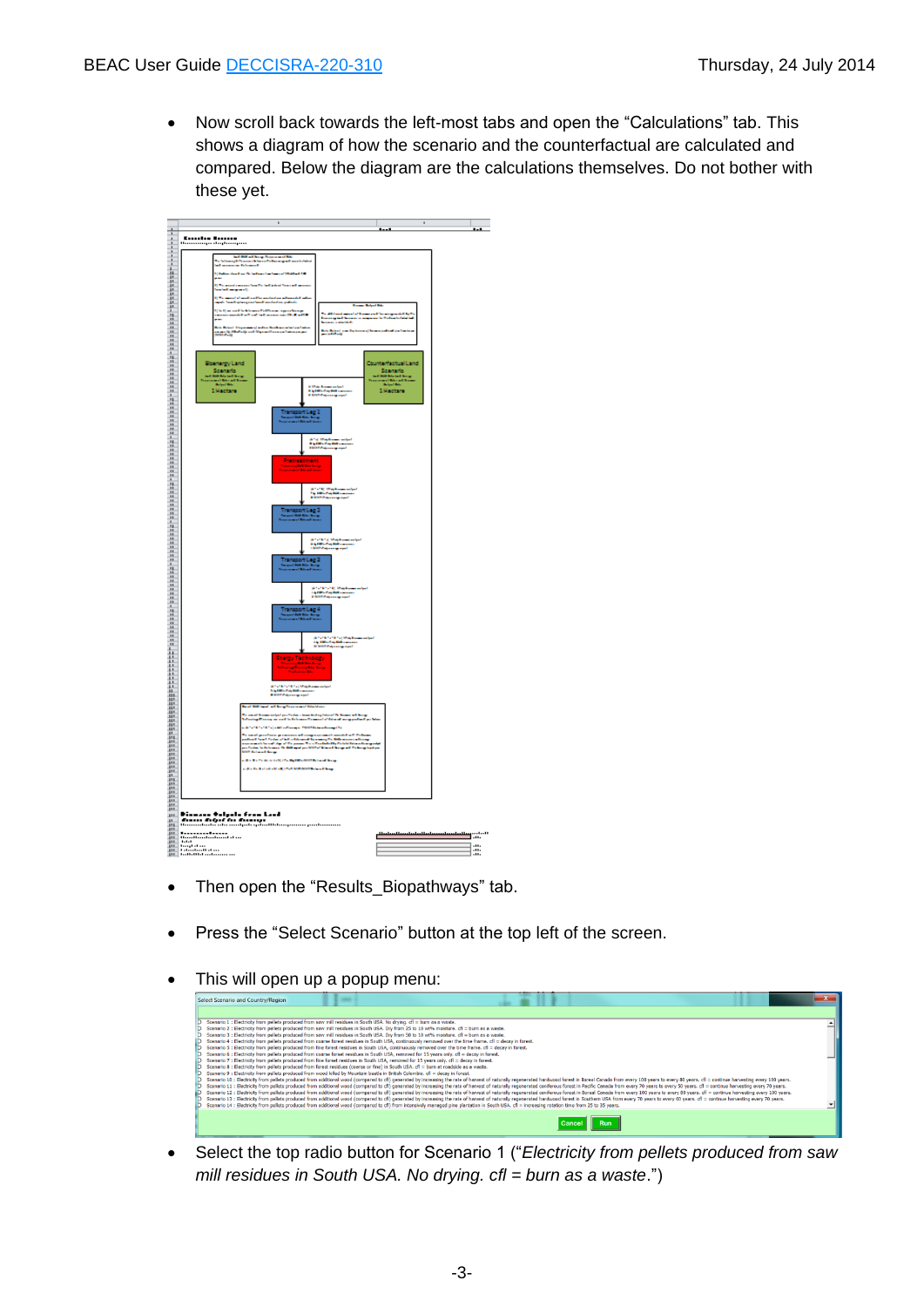- Click the green "Run" button.
- The popup will disappear and the results will be calculated.
- 3. You are now looking at the results for scenario 1 (this image is from model version BEAC1, your copy may be slightly different):



- Now read section "Results Woody Residues" of the full report (page 55 onwards).
- Scroll down the page to examine the input parameters set up for Scenario 1 (in the cells coloured light green)
- 4. Read the "Discussion and Conclusion" of the full report.
- 5. Now select another Scenario from the drop-down menu in the middle of the sheet "Results Biopathways" and read the corresponding part of the Results section of the main report.
- 6. Explore two more from each of "Woody Residues" and "Roundwood and Energy Crops",
- 7. Now select scenario 30 and experiment with changing the input numbers on the sheet "Results\_Biopathways".
	- Start by changing the dropdown for "Time Frame Analysed Over" from 40 years to 20 years by clicking in the light-green coloured box with a "40" in it, in the middle of the top row of data.
	- Explore the implications in the results, and make sure that you understand why the figures change in the way that they do.
	- Repeat for other input parameters (which are all in shaded green boxes).
- 8. The last-but-one tab on the right is called "Regress". It runs all the scenarios automatically.
	- It is a good idea to run this before and after you make any changes at all.
	- It will show you which scenarios are affected by any change you make.